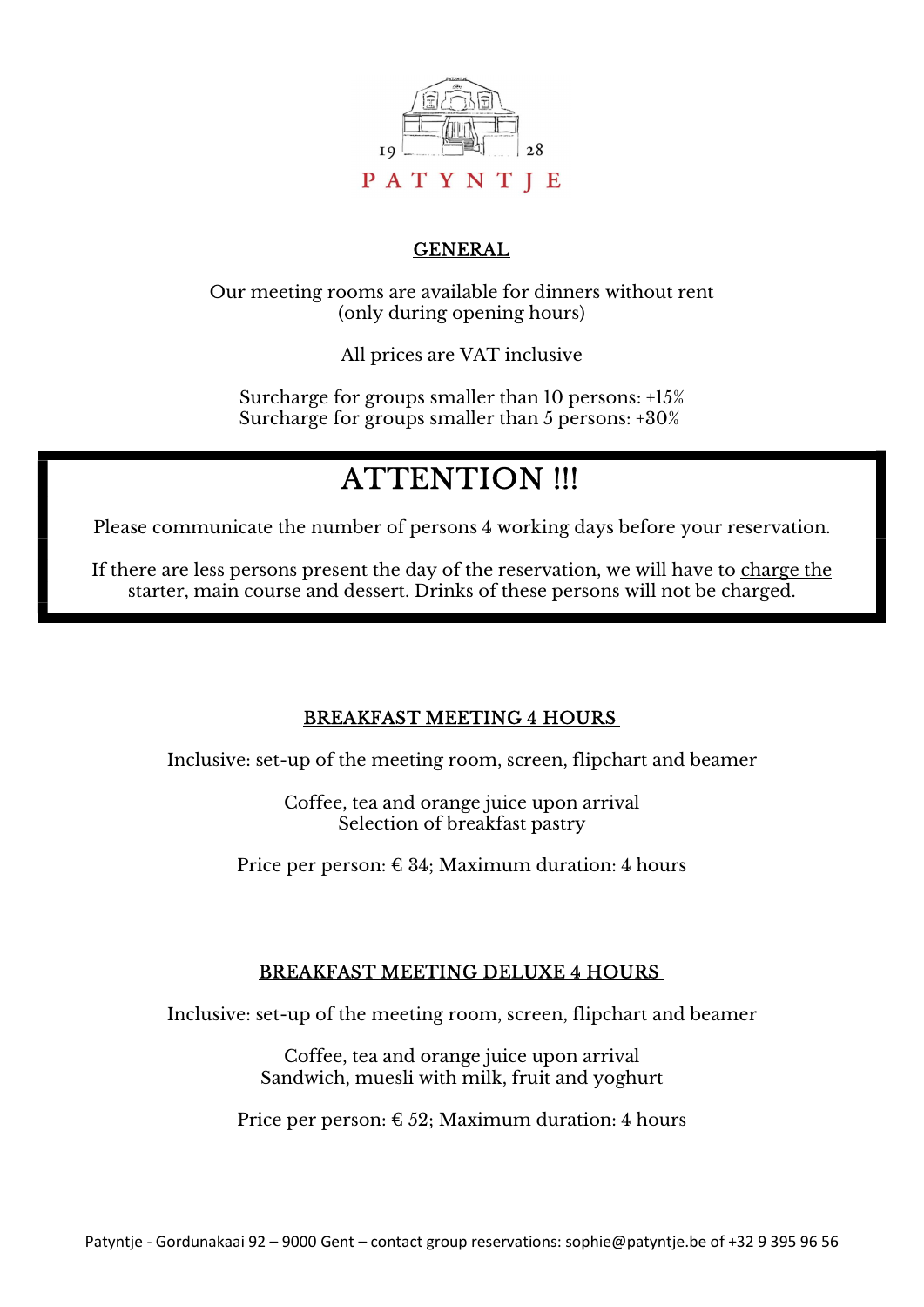## LUNCH MEETING 4 HOURS

Inclusive: set-up of the meeting room, screen, flipchart and beamer

Kirr or Cava with 1 appetizer 2 course menu 2 glasses of wine and ½ bottle of water Coffee or tea

Price per person:  $\epsilon$  68; Maximum duration: 4 hours

#### LUNCH MEETING DELUXE 4 HOURS

Inclusive: set-up of the meeting room, screen, flipchart and beamer

Kirr or Cava with 3 appetizers 3 course menu 3 glasses of wine and ½ bottle of water Coffee or tea

Price per person:  $\epsilon$  90; Maximum duration: 4 hours

## SANDWICH LUNCH MEETING 8 HOURS

Inclusive: set-up of the meeting room, screen, flipchart and beamer

Coffee or tea upon arrival Morning break with coffee or tea Sandwiches with fresh soup 1 glass of wine and ½ bottle of water Coffee or tea Afternoon break with coffee or tea

Price per person:  $\epsilon$  65; Maximum duration: 8 hours

#### LUNCH MEETING DELUXE 8 HOURS

Inclusive: set-up of the meeting room, screen, flipchart and beamer

Coffee or tea upon arrival Morning break with coffee or tea Kirr or Cava with 3 appetizers 2 course menu 2 glasses of wine and ½ bottle of water Coffee or tea Afternoon break with coffee or tea

Price per person:  $\epsilon$  85; Maximum duration: 8 hours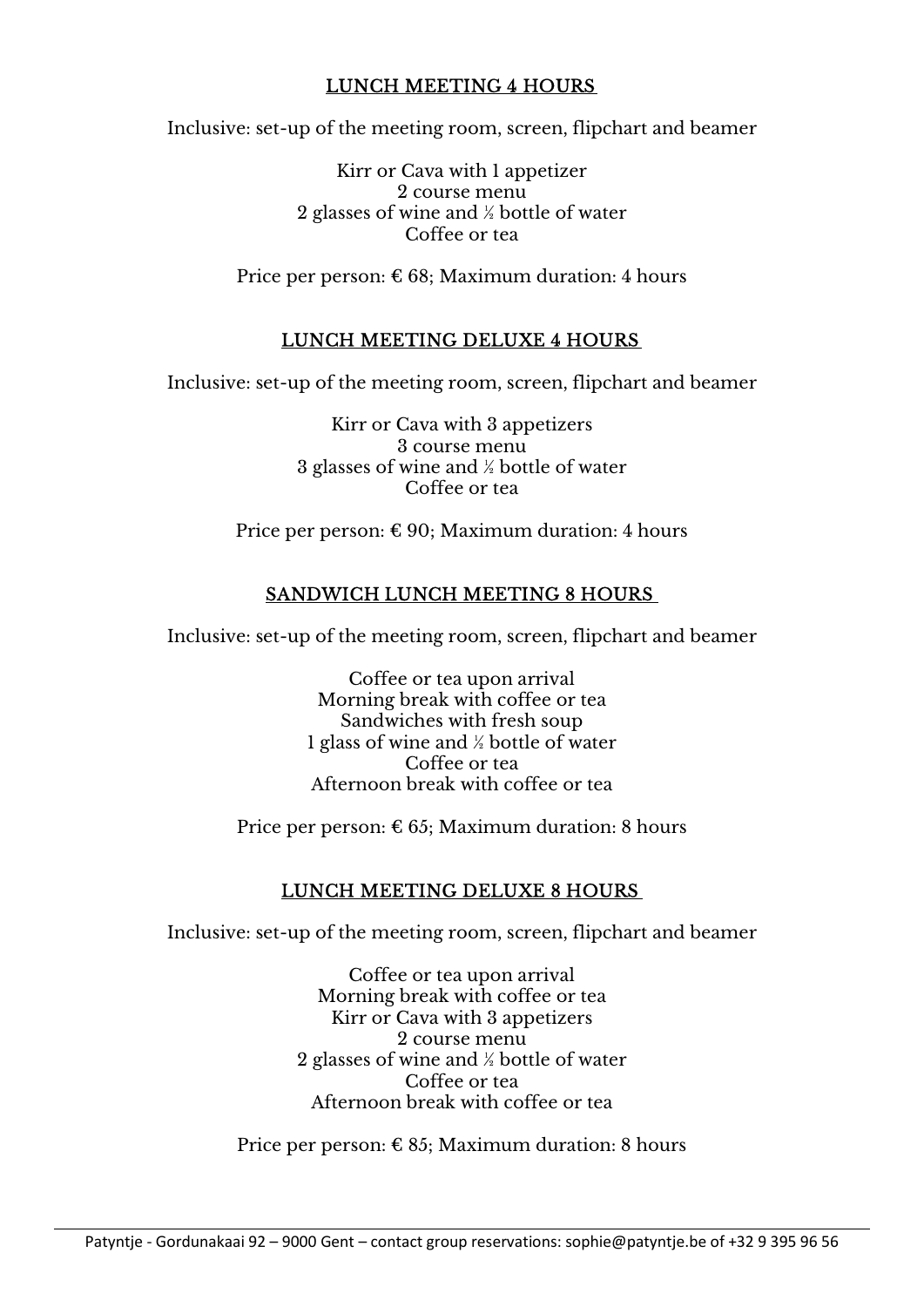#### LUNCH SEMINARY 8 HOURS

Inclusive: set-up of the meeting room, screen, flipchart and beamer

Coffee or tea upon arrival Morning break with coffee or tea Beef tartar 1 glass of wine and ½ bottle of water Coffee or tea Afternoon break with coffee or tea

Price per person:  $\epsilon$  65; Maximum duration: 8 hours

#### CLASSIC SEMINARY 8 HOURS

Inclusive: set-up of the meeting room, screen, flipchart and beamer

Coffee or tea upon arrival Morning break with coffee or tea Kirr or Cava Tartar of salmon with sour cream and chips Chateaubriand with béarnaise sauce and fresh fries Chef's choice dessert ½ bottle of wine and ½ bottle of water Coffee or tea Afternoon break with coffee or tea

Price per person:  $\epsilon$  110; Maximum duration: 8 hours

#### PATRON SEMINARY 8 HOURS

Inclusive: set-up of the meeting room, screen, flipchart and beamer

Coffee or tea upon arrival Morning break with coffee or tea Kirr or Cava Beef carpaccio with olive oil, Parmesan cheese and rocket salad Salmon wrapped in lasagne with green basil sauce Chef's choice dessert  $\frac{1}{2}$  bottle of wine and  $\frac{1}{2}$  bottle of water Coffee or tea Afternoon break with coffee or tea

Price per person:  $\epsilon$  110; Maximum duration: 8 hours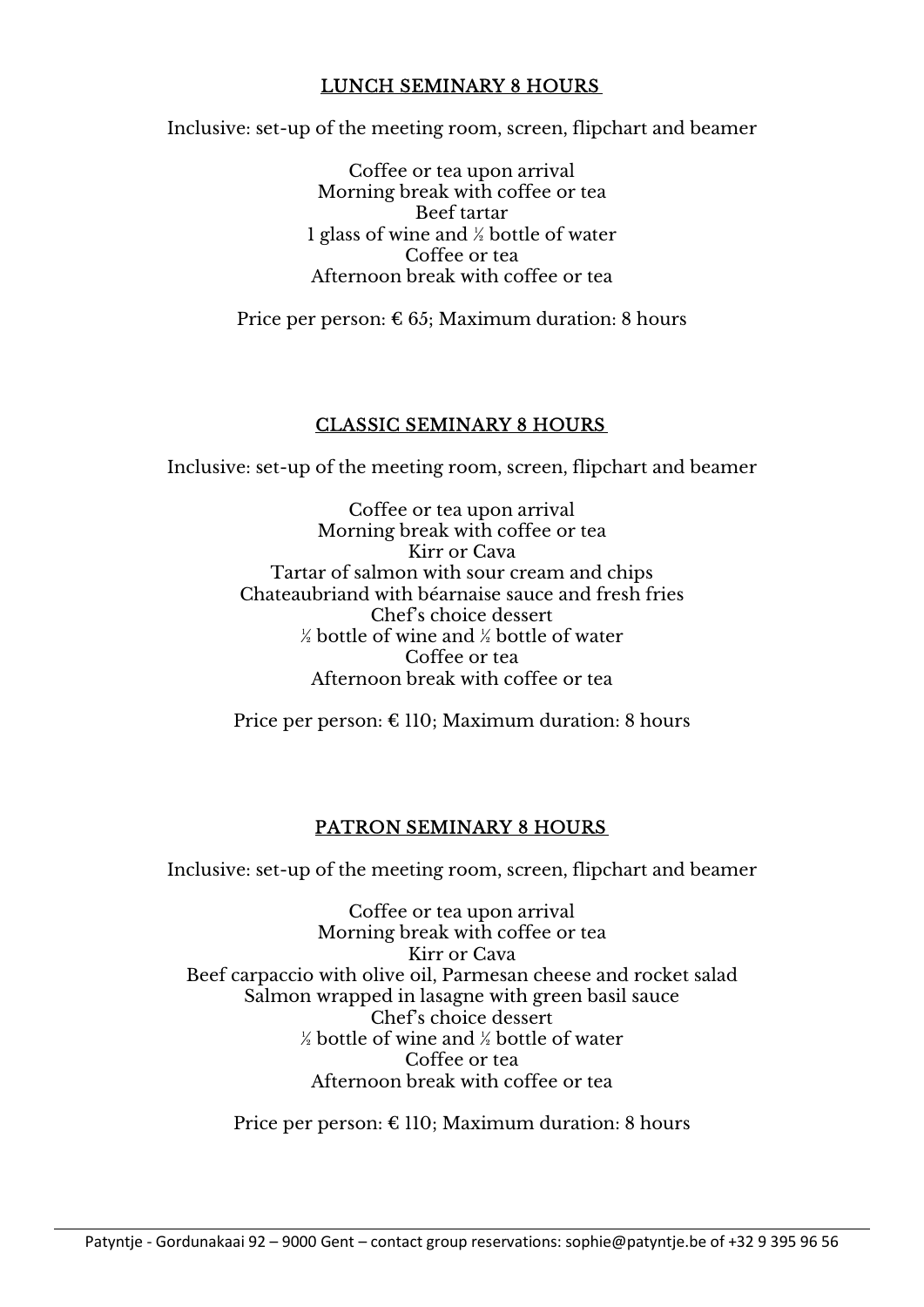## PATYNTIE SEMINARY 8 HOURS

Inclusive: set-up of the meeting room, screen, flipchart and beamer

Coffee or tea upon arrival Morning break with coffee or tea Kirr or Cava Vitello tonato Cod fish, mousseline with a poached egg and grey shrimps Chef's choice dessert  $\frac{1}{2}$  bottle of wine and  $\frac{1}{2}$  bottle of water Coffee or tea Afternoon break with coffee or tea

Price per person: € 130; Maximum duration: 8 hours

#### BONNE BOUFFE SEMINARY 8 HOURS

Inclusive: set-up of the meeting room, screen, flipchart and beamer

Coffee or tea upon arrival Morning break with coffee or tea Kirr or Cava Marinated salmon with dill Suckling pig, archiduc sauce and croquettes Chef's choice dessert ½ bottle of wine and ½ bottle of water Coffee or tea Afternoon break with coffee or tea

Price per person:  $\epsilon$  110; Maximum duration: 8 hours

#### SEMINARY DU CHEF 8 HOURS

Inclusive: set-up of the meeting room, screen, flipchart and beamer

Coffee or tea upon arrival Morning break with coffee or tea Kirr or Cava Cocktail with grey shrimps Vol au vent of cuckoo Chef's choice dessert ½ bottle of wine and ½ bottle of water Coffee or tea Afternoon break with coffee or tea

Price per person: € 120; Maximum duration: 8 hours